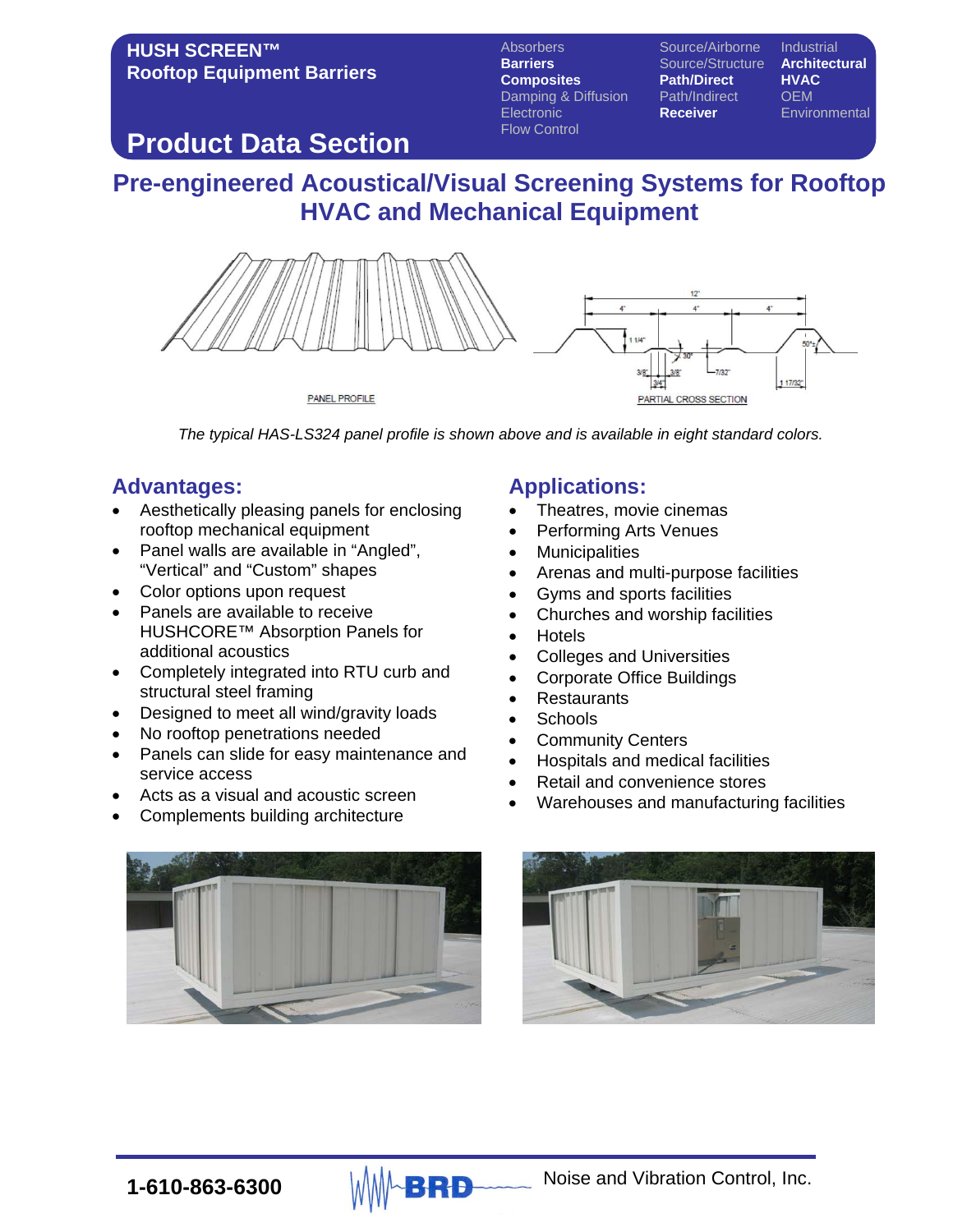#### **HUSH SCREEN™ Rooftop Equipment Barriers**

# **Product Data Section**

### **About BRD HUSH SCREEN™ Mechanical Equipment Barriers:**

HUSH SCREEN™ Mechanical Screening Systems provide architecturally pleasing visual barriers for all types of mechanical equipment. A variety of panel styles and colors are available with optional<br>HUSHCORE<sup>TM</sup> inserts to boost acoustical inserts to boost acoustical performance. The panels slide in a track rail frame system to facilitate easy access for equipment maintenance and service. The framing system cantilevers off and is supported by the mechanical equipment or the support curb, thus eliminating the need for roof penetrations.



**General Information Technical Information** Application Details New Products Installation Guidelines **Accessories Selection Information**

### **Paint Specifications**

The standard paint finish for HUSH SCREEN™ panels is a two-coat Silicone Polyester System. Colors are as listed below. Custom colors are available on a quotation basis and minimum run charges may apply.

Regal White **Warm White** Surrey Beige Slate Gray Dark Bronze **Terra Cotta** Evergreen Royal Blue



#### **Acoustical HS Screens**

In addition to the standard "screening" purpose of the HS panel systems, acoustical elements can be added to reduce unwanted HVAC equipment noise. The HSA-100 HUSH SCREEN™ panel system can achieve Sound Transmission Loss and Absorption Coefficient values as listed below.

### **Acoustic Performance Data:**

|                           | <b>Center Octave Band (NRC)</b> |        |        |       |       |       |            |  |  |  |
|---------------------------|---------------------------------|--------|--------|-------|-------|-------|------------|--|--|--|
| <b>Product</b>            | 125 Hz                          | 250 Hz | 500 Hz | 1K Hz | 2K Hz | 4K Hz | <b>NRC</b> |  |  |  |
| All HUSH SCREEN<br>Panels | .09                             | .15    | .25    | .51   | .91   | .91   | .46        |  |  |  |

|                        |       | <b>Center Octave Band</b><br><b>Transmission Loss per ASTM E90-10</b> |    |                          |       |       |       |       |  |  |
|------------------------|-------|-----------------------------------------------------------------------|----|--------------------------|-------|-------|-------|-------|--|--|
| <b>Product</b>         | 63 Hz | 2                                                                     |    | 125 Hz   250 Hz   500 Hz | 1K Hz | 2K Hz | 4K Hz | 8K Hz |  |  |
| HUSH SCREEN HSA-LS324  | 15    | 16                                                                    | 16 | 20                       | 24    | 34    | 29    | 36    |  |  |
| HUSH SCREEN™ HAS-FP318 |       |                                                                       |    |                          |       |       |       |       |  |  |